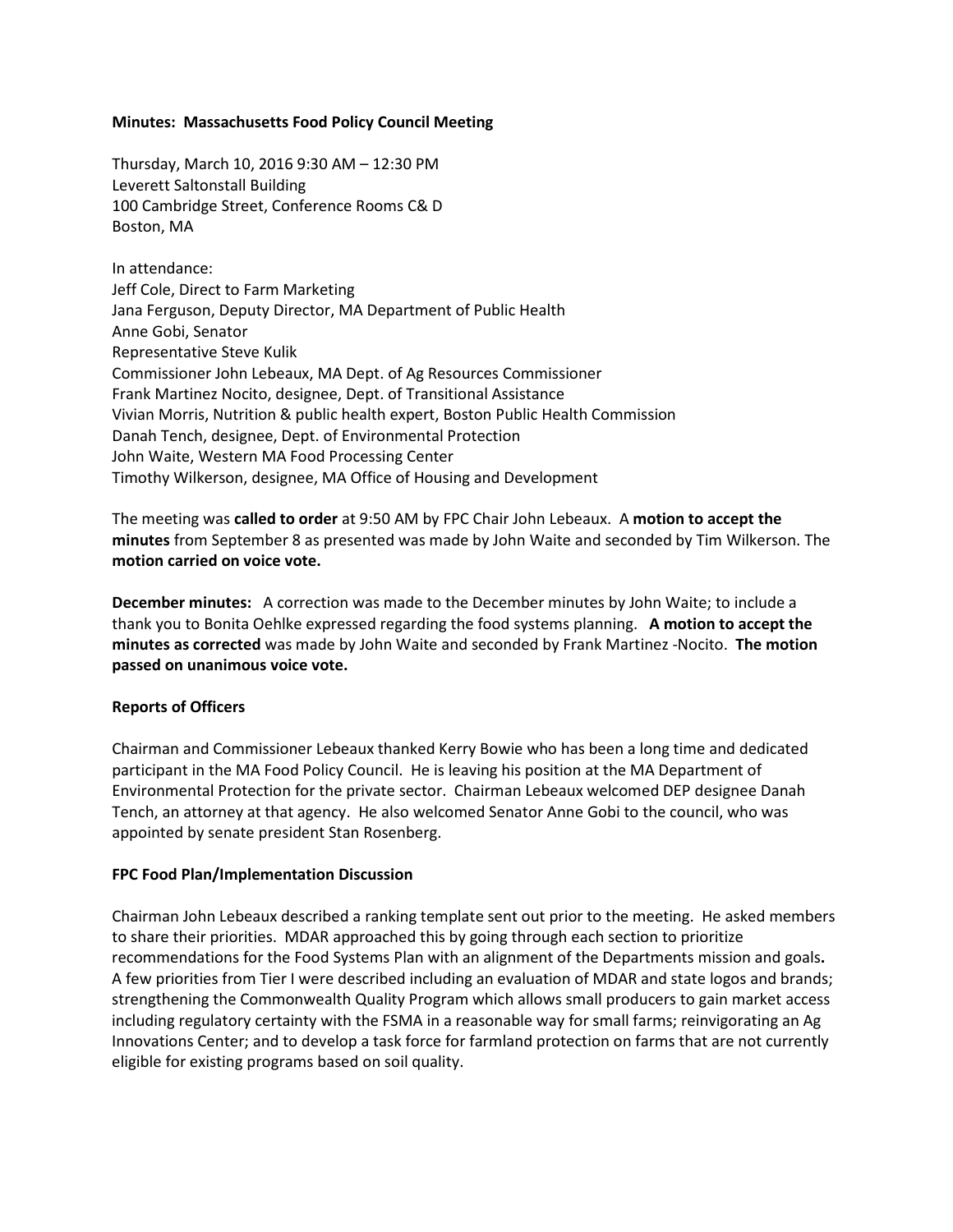Amanda Kinchla sent a document with priorities that included support the UMASS Food Science program, the Extension Programs, the Waltham Center for Sustainable Urban Ag, and nutrient management issues.

Vivien Morris shared that the Boston Public Health Commission has fully supported this endeavor from the beginning. There are several areas where the Commission is already working which will be highlighted and others that are in progress. The funding of the MA Food Trust is important as well as the FINI project and earned income tax credits. Much of the Commission's work is in food access and security. They support increasing the minimum wage. They are doing a health impact assessment in collaboration with federal programs; supporting city-wide farmers market programs, the Boston Housing Authority work to promote SNAP; and brining all Boston farmers markets on-line for digital EBT systems.

Frank Martino-Nocito shared recommendations for DTA. He thanked Winton Pitcoff for his assistance in the process. The focus includes restoring SNAP benefits to eligible MA residents; hiring of staff for applications and renewals; and pursuing a simplified application pilot. A focus is to work on the SNAP GAP and capital investments as well as the FINI/HIP incentive grant in partnership with DPH and MDAR to maximize the program. The April 2017 statewide rollout is still on track. A goal is to engage additional partners to raise additional matching fund between now and Oct. 31.

Jana Ferguson also commented on Winton Pitcoff's help to facilitate the process and glean through the goals and recommendations. Many of the chapters play into DPH re: food safety, food processing, distribution and access. Jana worked on the food safety and processing side, while Michael Moore works Food Protection Program. Some of the DPH priorities address multiple goals. For example, the MA in Motion program has items that connect with food access. The Food Plan complements the regulatory review that the state is engaged in. DPH is evaluating the retail food code with draft amendments and will utilize the collaborative as part of stakeholder engagements. Many recommendations were taken to heart for example, inconsistent standards. Addressing some of the goals with boards of health and municipalities allows education and outreach. FSMA is being evaluated and grants funds used for contract work to understand the implications of FSMA on small food businesses. DPH supports a facilitated work group with a broad range of representatives regarding public health. There are many cross agency goals and DPH looks forward to reaching mutual goals as well as support agency priorities.

Danah Tench was a first time attendee at the Food Policy Council. DEP is working with other bureaus and will be completing this document soon

John Waite shared his appreciation for all the goals relating to food processing. He also highlighted the MA Food Trust and financing for implementation; and Farm to School.

Representative Steve Kulik reported on a presentation at the state house for legislators and staff that was very well attended and raised the profile of this project. Some legislators will pursue continuation of funding.

Tim Wilkerson shared that his office is considering how the plan fits with innovation mapping through the state and with the rural agenda, as well as seafood economic development on the seacoasts. Many aspects of the plan coincide with agency activities - hand in glove. The Regulatory Review has a deadline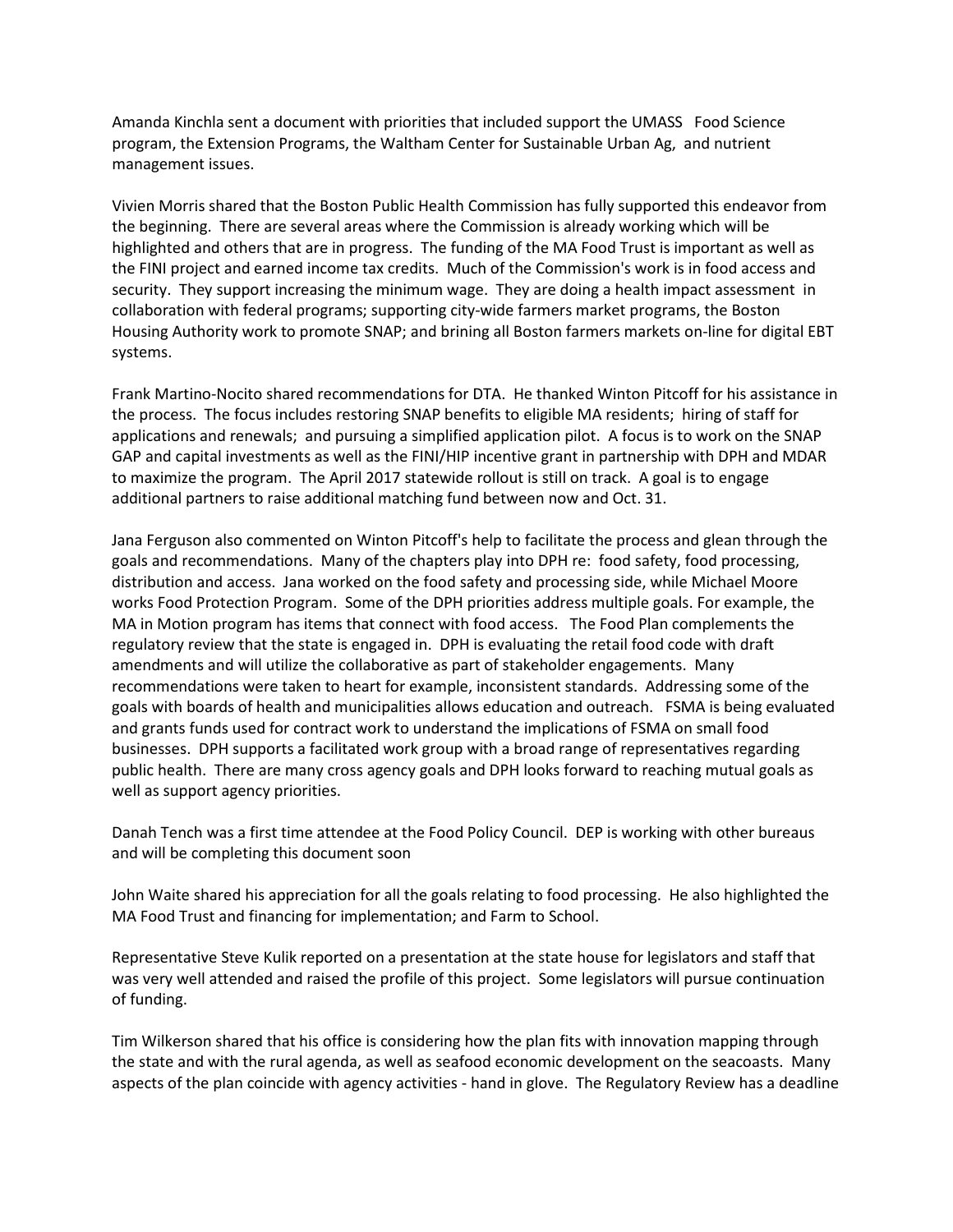at the end of April. Having a patch work of 351 cities and towns creating their own patchwork is very nerve racking for companies.

Jeff Cole shared that the Federation of Massachusetts Farmers Markets wants to pursue the strategies that provide technical assistance to farming and processing.

Wendy Mainardi from the Division of Marine Fisheries shared goals from the MA Food Plan, including that fisherman's access to markets is available; permits are bundled to make businesses more fluid; retail infrastructure is identified; and a grant is formed to support program and educational curriculum for eating local seafood, including a tool kit for consumer education to promote locally caught seafood.

**Funding the work of the Food Plan:** The FPC will be establishing major priorities of the members and then of the FPC. These will be made known to the administration, general court and public at large to see what traction is gained and who will be a champions for which goals. FPC members were asked to submit priorities to MDAR by 3.25.16, using the spreadsheet template they provided.

To present the Plan to the Governor's office, it would be efficient to have a document with priorities, in tiers, from each FPC member or agency including contact information. This is anticipated to be quite long.

From a legislative perspective this would be very helpful as well. The house budget will be out mid-April. There is considerable interest by many members around the state who would like to advance recommendation in this year's budget. Budget information is not required at this time, though FPC agency members might develop cost estimates. Legislative aides can, if needed, reach out to stakeholders to formulate budgets.

**A motion was made that MDAR put together a summary document of all FPC member input that then can be reviewed and approved** by John Waite, seconded by Representative Kulik. The motion **passed on unanimous voice vote.**

### **Winton Pitcoff, MA Food Plan Collaborative** update:

Winton is happy to continue working with FPC members as needed. Collaborative update: It's been three months since the FPC accepted the Plan. The MA Food Plan Collaborative has focused on organizational development work in these early stages with support from the Sudbury, Boston and Kendall Foundations to promote, monitor and facilitate the plan.

The Collaborative is developing a communications strategy for stakeholders. A funders briefing was held. Representative Kulik was present and 40 funders. The Plan can be used as a foundation to review grant proposals. There has been one meeting of a Collaborative Advisory Group and all members are well connected to the broader food system. There has been a lot of outreach at many ag commission meetings, municipal food policy councils and at many other gatherings.

Input has been given by all of the agencies on the Council as well with Fish and Game. Meetings were also held with Senator Ann Gobi and Representative Paul Schmid. Representative Kulik and the Ag Caucus will be briefed on Ag Day at the State House on April 5th.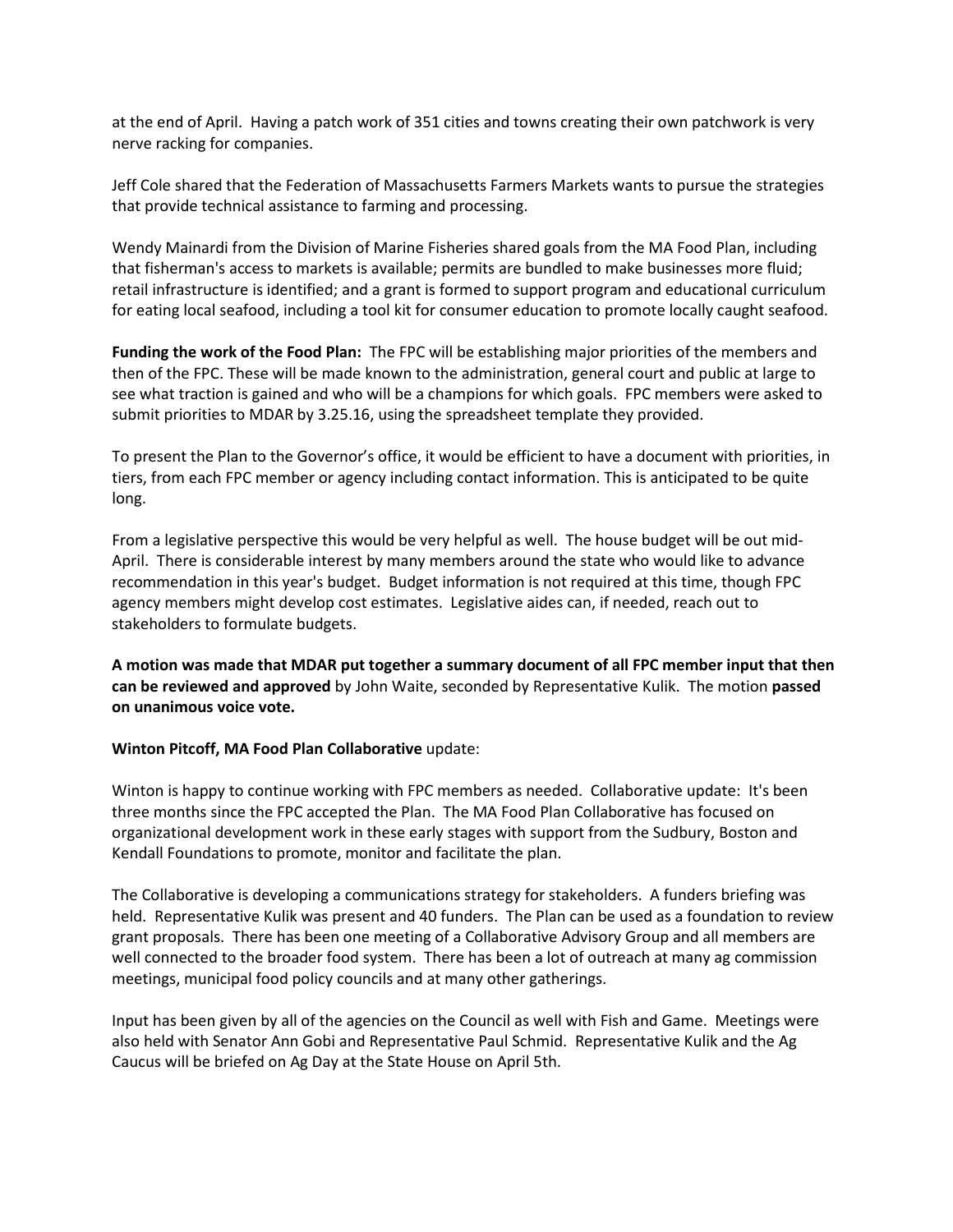The Collaborative is reviewing projects to take on. One focus is cross sector/cross agency topics that don't or may not have a specific home. Developing a state identity/brand program might be interesting to review and officially raise money to build that identity/brand and to facilitate others plugging back in, connecting, and intersecting in a statewide food brand.

Local Board of Health topics continue to be contentious. The collaborative would like to bring in a professional facilitator to address these issues. The Collaborative is also considering economic development issues and plugging into the Governors economic development plans. Facilitating a discussion around Urban Ag issues; public procurement and metrics (how can how much is grown and how much ends up on MA consumer plates be measured?) perhaps with UMASS Dept. of Economic Resources as a partner. The Collaborative may track recommendations and progress. The Collaborative will develop priorities and compare how they mesh with FPC priorities and work where the greatest impact can be made.

Commissioner Lebeaux was thanked for how explicitly the plan has been described in talking points during events.

The plan is a strong road map. The Collaborative is willing to help the FPC consider its roles, consider topics that cross agencies and may be discussed at FPC meetings, and is very willing to assist wherever needed.

## **Comments:**

Q: How does this plan fit into regional planning efforts, such as Harvest New England? Creating an identity doesn't have to mean it only applies within our state border. The collaborative connects with the Regional Plan.

Other states see Massachusetts as the most important source of customers. We can be supportive but also need to carve out our own space to connect our local consumers with our local producers.

An area where stakeholder engagement could be stronger is in processing, manufacturing and distribution. Larger private sector businesses in these categories were not at the table, perhaps because the Plan had a local perspective. But the issues highlighted are just as important to them.

### **Unfinished Business**

Commissioner Lebeaux asked FPC member to consider topics and experts or information about agency or organization programs and services which could be added to upcoming FPC agenda that support work towards the goals of the plan.

### **Program**

Scott Richardson gave a presentation on behalf of the Eos Foundation: Update on school survey re: school Commissaries and synergies with the MA Local Food Action Plan. This initiative shared many overlaps with the MA Local Food Action Plan objectives

**New Business** Role of the FPC moving forward